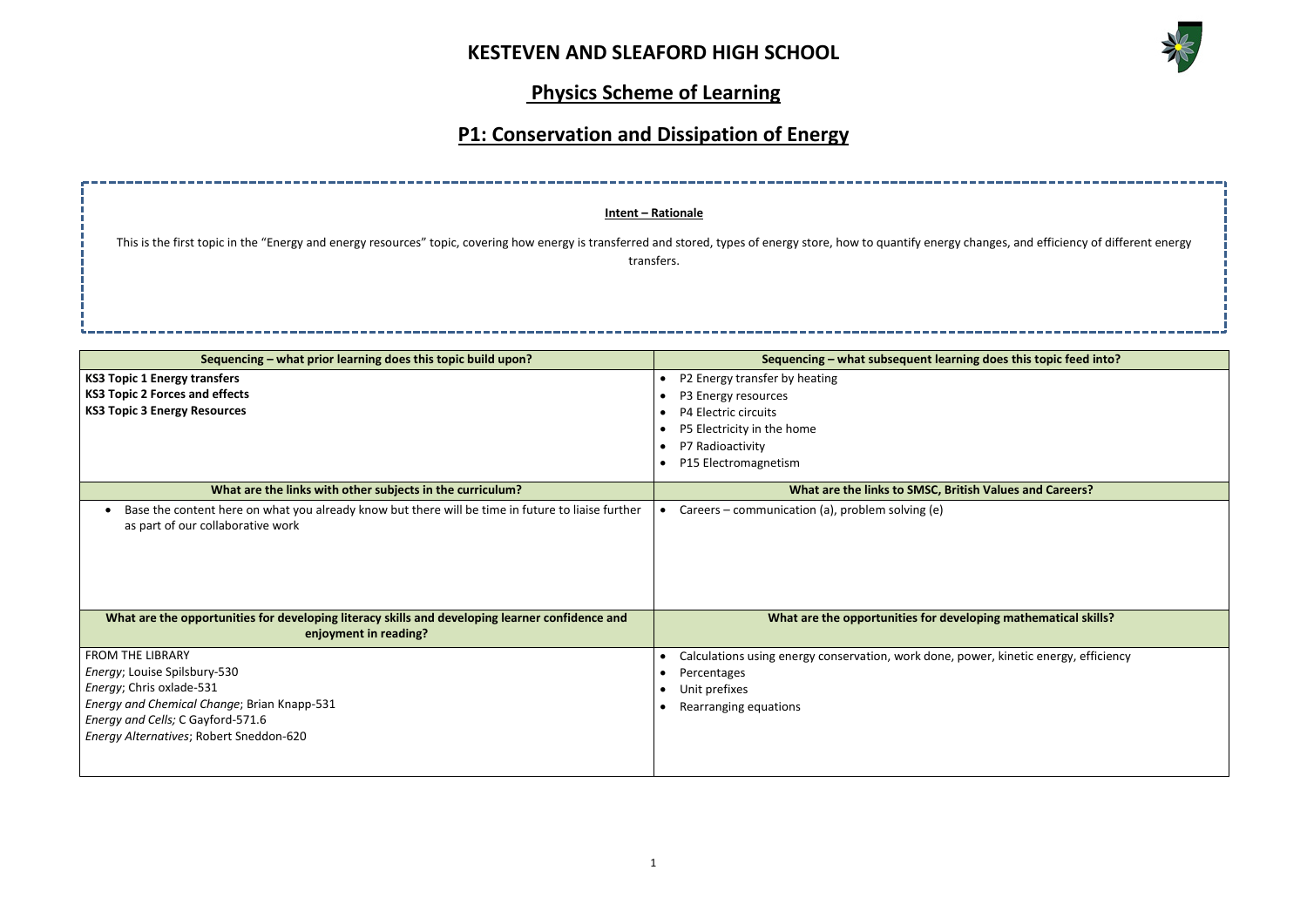## **Physics Scheme of Learning**

### **P1: Conservation and Dissipation of Energy**

**Intent – Concepts**

**What knowledge will students gain and what skills will they develop as a consequence of this topic?**

**Know**

- State the ways in which energy can be stored and transferred.
- State the meaning of the conservation of energy.
- State the definition of a 'closed system'.
- State what happens to gravitational potential energy stores of an object as it moves up or down.
- State the quantities on which an object's kinetic energy depends.
- State what is meant by an elastic potential energy store.
- State what is meant by useful and wasted energy, and state what happens to the wasted energy.
- State what is meant by efficiency, and maximum efficiency of any energy transfer.
- State what is meant by power.
- Described energy changes within a closed system.
- Describe how energy and work are related.
- Calculate the work done by a force on an object.
- Explain why an object moving up gains gravitational potential energy.
- Calculate the change in gravitational potential energy of an object.
- Calculate the kinetic energy of an object.
- Describe how machines waste energy.
- Calculate the power of an appliance.
- Calculate efficiency of an appliance in terms of power.

**Apply**





#### **Extend**

- Describe the changes in energy stores and the energy transfers that happen when an object falls and/or hits the ground.
- Explain why conservation of energy is an important concept.
- Describe what happens to work done in order to overcome friction.
- Explain why it is easier to lift an object on Earth than on the Moon.
- Calculate the amount of energy in an elastic potential energy store.
- Describe whether energy is still useful after it has been used.
- Describe some ways in which energy transfers can be made more efficient.
- Calculate the wasted power of an appliance.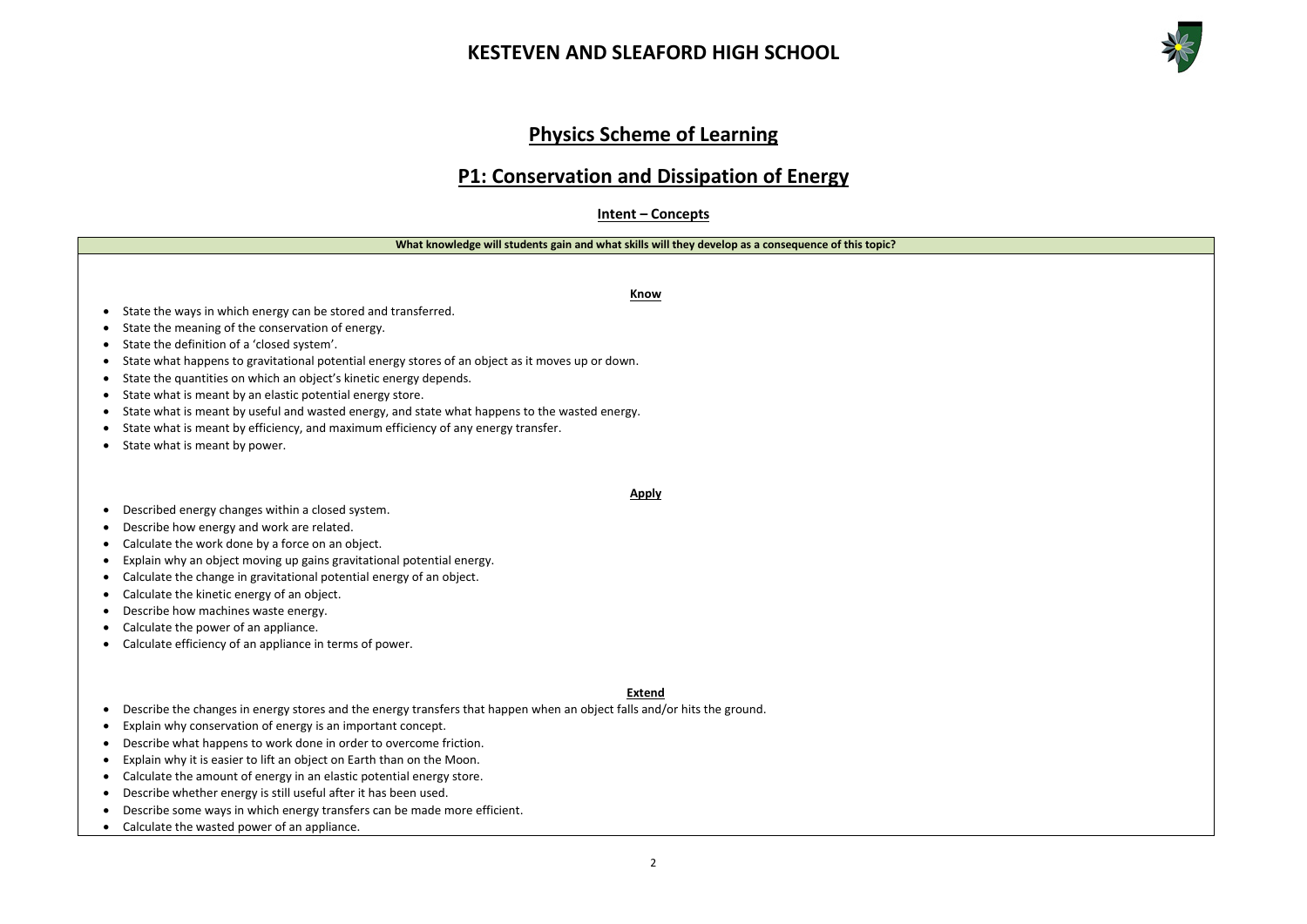

#### **g** the progress of students?

nswer question

| What subject specific language will be used and developed in this topic?                                                                         | What opportunities are available for assessing                                              |
|--------------------------------------------------------------------------------------------------------------------------------------------------|---------------------------------------------------------------------------------------------|
| Chemical energy store Energy contained in fuels, food or chemicals. Energy is released during chemical<br>reactions.                             | • Assessed homework (Light bulb efficiency) 6 mark, long an<br>• End of unit summative test |
| Closed system An object or a group of objects for which the total energy is constant.                                                            |                                                                                             |
| Conservation of energy Energy cannot be created or destroyed.                                                                                    |                                                                                             |
| Dissipated Describes energy that is not usefully transferred and is stored in less useful ways.                                                  |                                                                                             |
| Efficiency Useful energy transferred by a device divided by total energy supplied to the device.                                                 |                                                                                             |
| Elastic A material is elastic if it is able to regain its shape after it has been squashed or stretched.                                         |                                                                                             |
| Elastic potential energy Energy stored in an elastic material when it is stretched or squashed.                                                  |                                                                                             |
| Energy transfers Energy is transferred by heating, by waves, by applying an electric current, or by a<br>force that moves an object.             |                                                                                             |
| Geothermal energy Energy that comes from energy released by radioactive substances deep within the<br>Earth.                                     |                                                                                             |
| Gravitational potential energy stores in an object due to its position - usually height above the ground.                                        |                                                                                             |
| Hooke's law The extension of a spring is directly proportional to the force applied, as long as its limit of<br>proportionality is not exceeded. |                                                                                             |
| Kinetic energy store Energy an object possesses when it is moving.                                                                               |                                                                                             |
| Spring constant Force per unit extension of a spring.                                                                                            |                                                                                             |
| Thermal energy Energy an object has due to its temperature.                                                                                      |                                                                                             |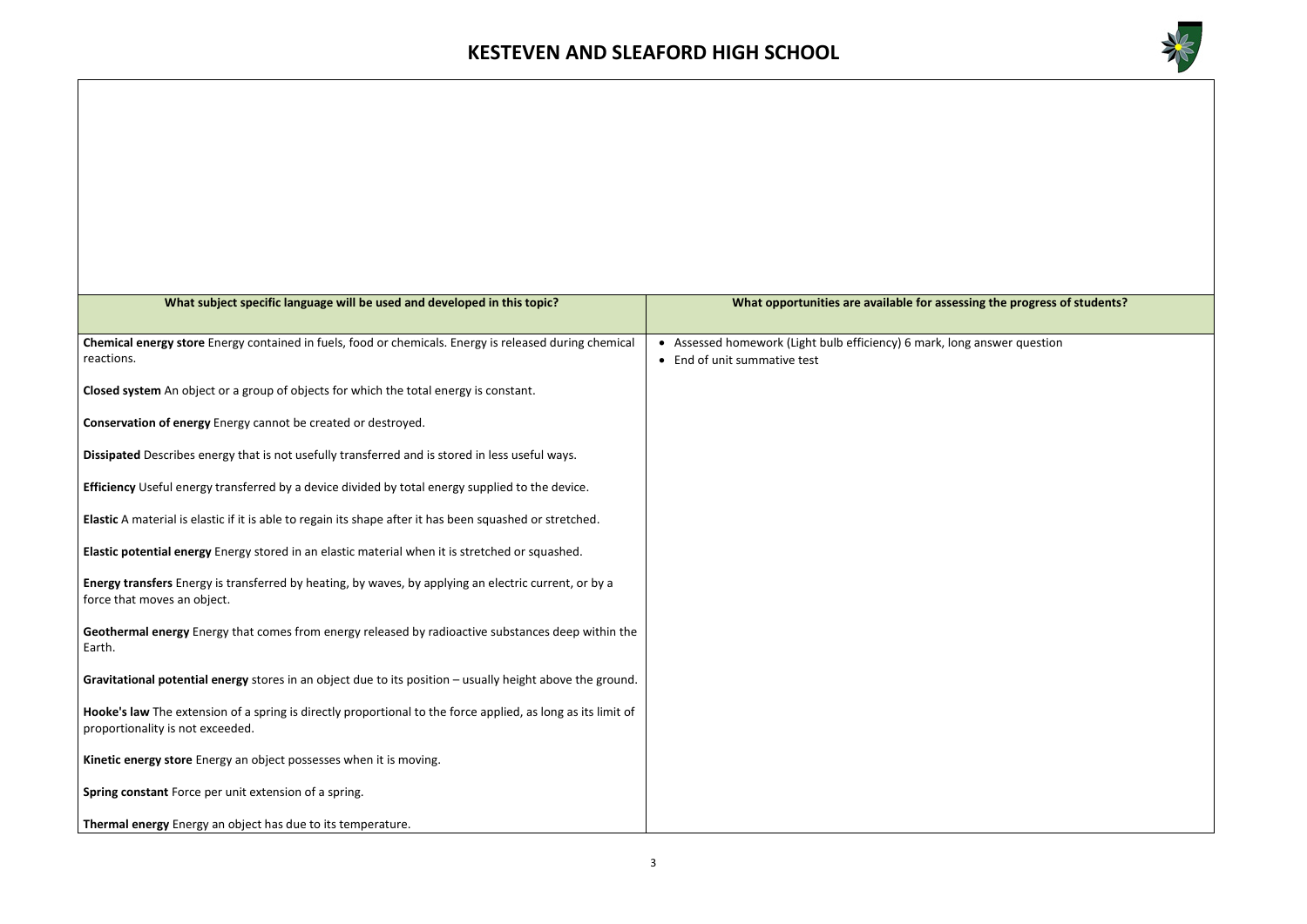

| Useful energy Energy transferred to where it is wanted in the way that is wanted.                             |  |
|---------------------------------------------------------------------------------------------------------------|--|
| Wasted energy Energy that is not usefully transferred.                                                        |  |
| Work The energy transferred by a force.                                                                       |  |
| <b>Work done</b> (joules, J) = force (newtons, N) x distance moved in the direction of the force (metres, m). |  |